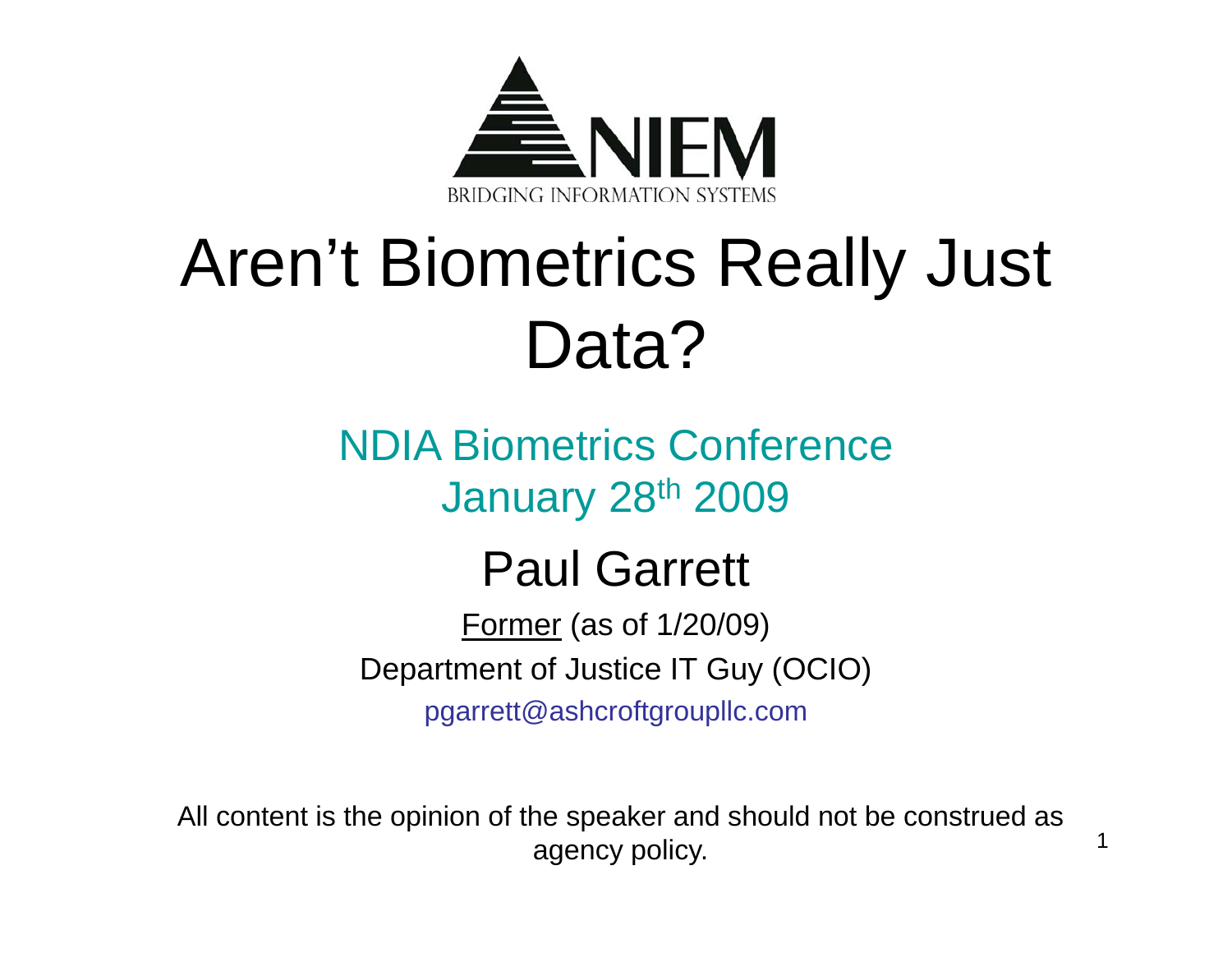### Impediments In Order of Importance

- 1. Congress
	- •Funding in stovepipes
	- $\bullet$ Oversight in stovepipes
- 2. Agencies
	- •Too technical, leave it to the techies
	- •Separated from info sharing programs
	- •Limitations on legacy systems
- 3. Programs & Their Contractors
	- •My program is better than yours!
- 4. Technology & Policy Hurdles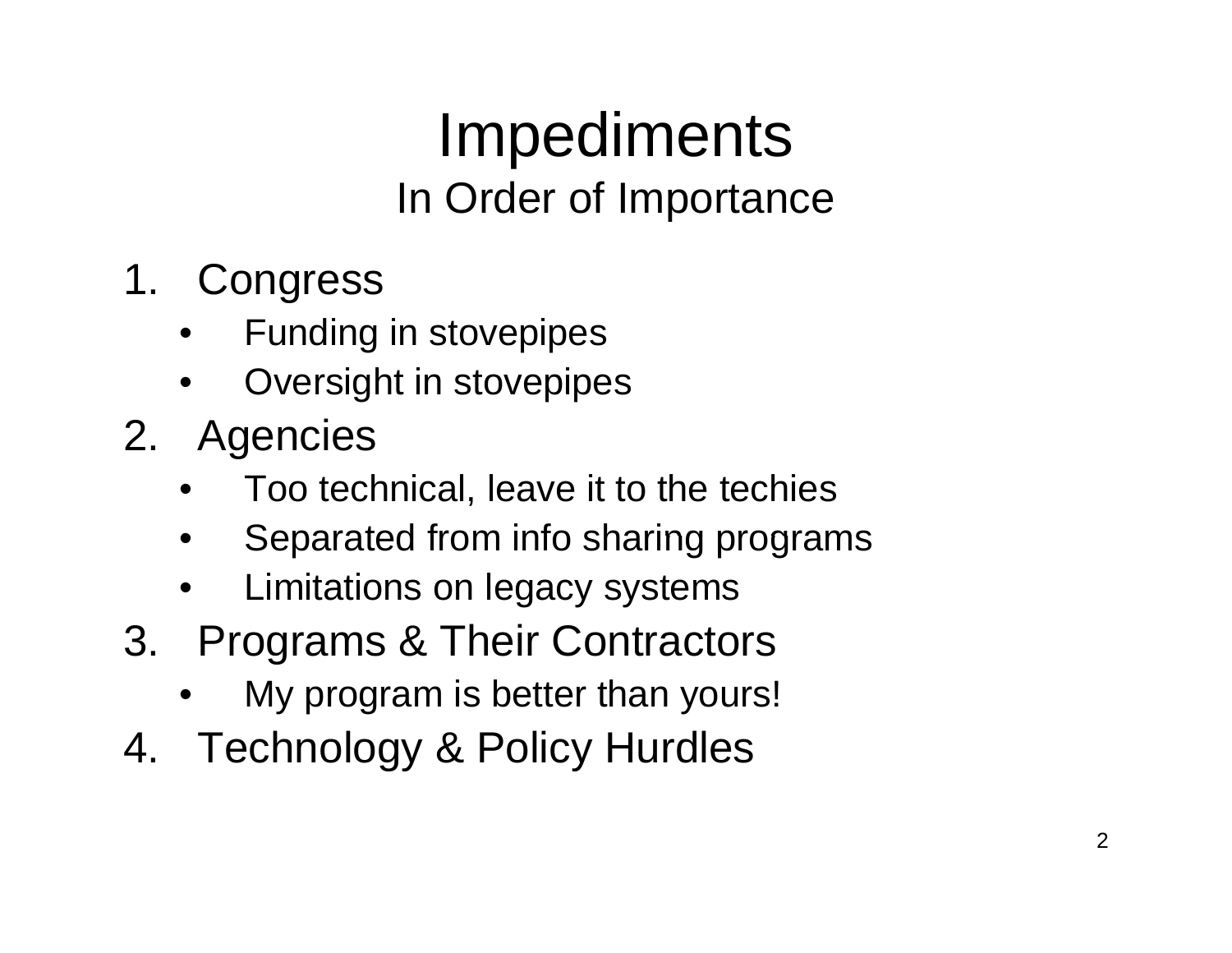#### Engines are to GE as Biometrics are to DOJ/DHS

| <b>GE Aviation</b><br>Commercial<br><b>Business</b><br><b>Marine</b><br>Military                                                                                        | <b>GE Transportation</b><br>Rail<br><b>Marine</b><br>Mining<br>Stationary<br><b>Drilling</b><br>Wind | imagination at work<br>$\bullet$<br><b>Competitors:</b><br>United (Pratt & Whitney)<br><b>Cummins</b>                                                                                  | Yanmar<br><b>Briggs &amp; Stratton</b>                         |
|-------------------------------------------------------------------------------------------------------------------------------------------------------------------------|------------------------------------------------------------------------------------------------------|----------------------------------------------------------------------------------------------------------------------------------------------------------------------------------------|----------------------------------------------------------------|
| <b>DOJ</b><br>Prosecution/Litigation<br><b>Investigation/Law</b><br>Enforcement<br>Intelligence<br>Corrections<br>Regulatory<br><b>Program Coordination</b><br>(Grants) | <b>DHS</b><br>Research<br><b>Travel Security</b><br>Immigration                                      | <b>Information Sharing &amp; Analysis</b><br><b>Investigation/Law Enforcement</b><br>Intelligence<br><b>Prevention &amp; Protection</b><br>Preparedness & Response<br>Commerce & Trade | <b>Competitors:</b><br><b>DOD</b><br><b>NCTC</b><br><b>CIA</b> |

If the next Congress and next Administration do not understand the difference and the different needs………

Others make engines, competition is a good thing in markets, but not  $\;\;_{3}$ necessarily in government.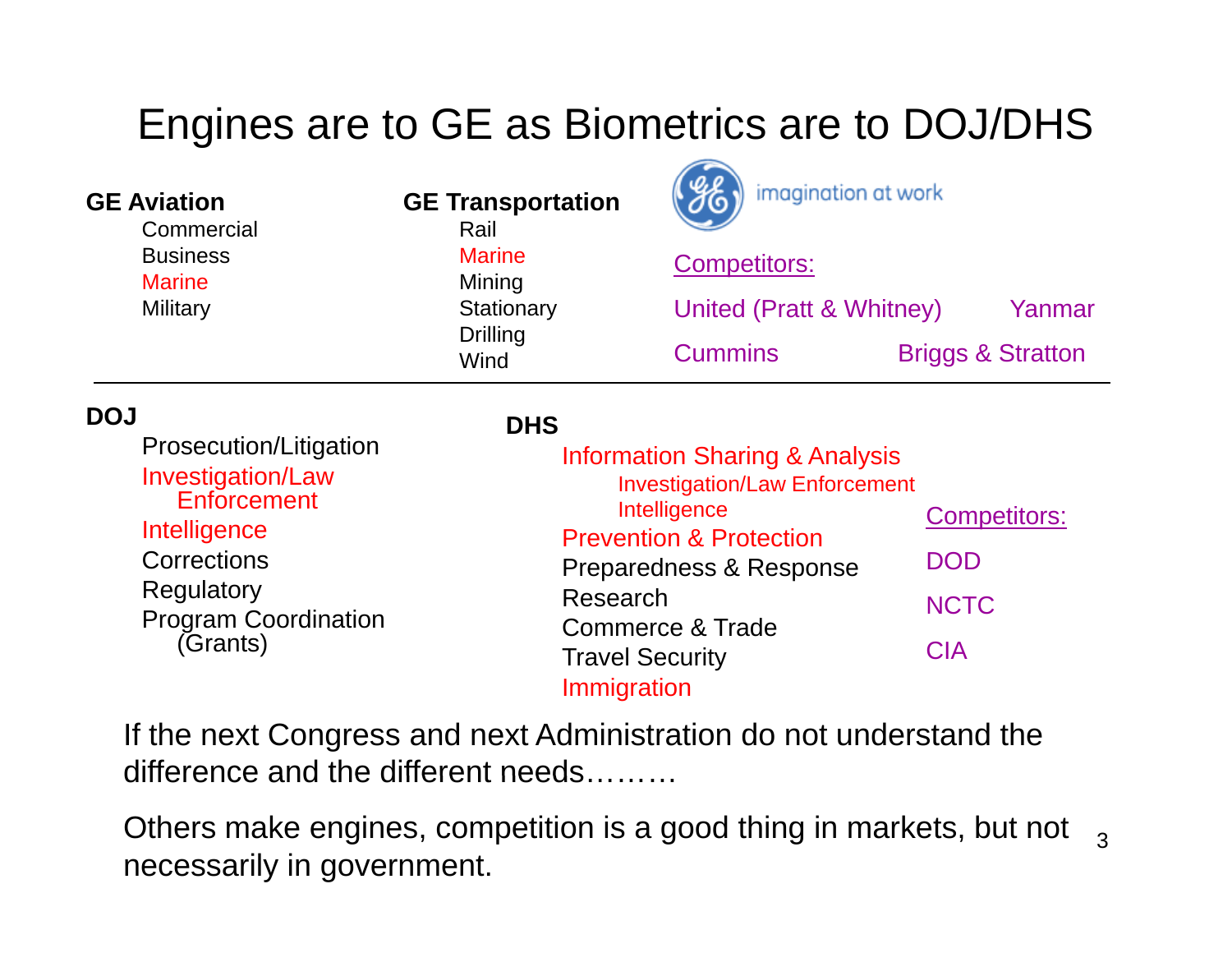### Importance of NGI

- Potential to serve many USG needs
	- Validating a negative, as important as proving a positive
- CJIS history of service, ability to support long term
	- Universities (WV & Pitt) and Private Sector
	- DOD presence and planned growth
- Procurement designed for the long-term
	- Inclusive procurement but unimpressive showing by other agencies
- CJIS Advisory Policy Board (APB) support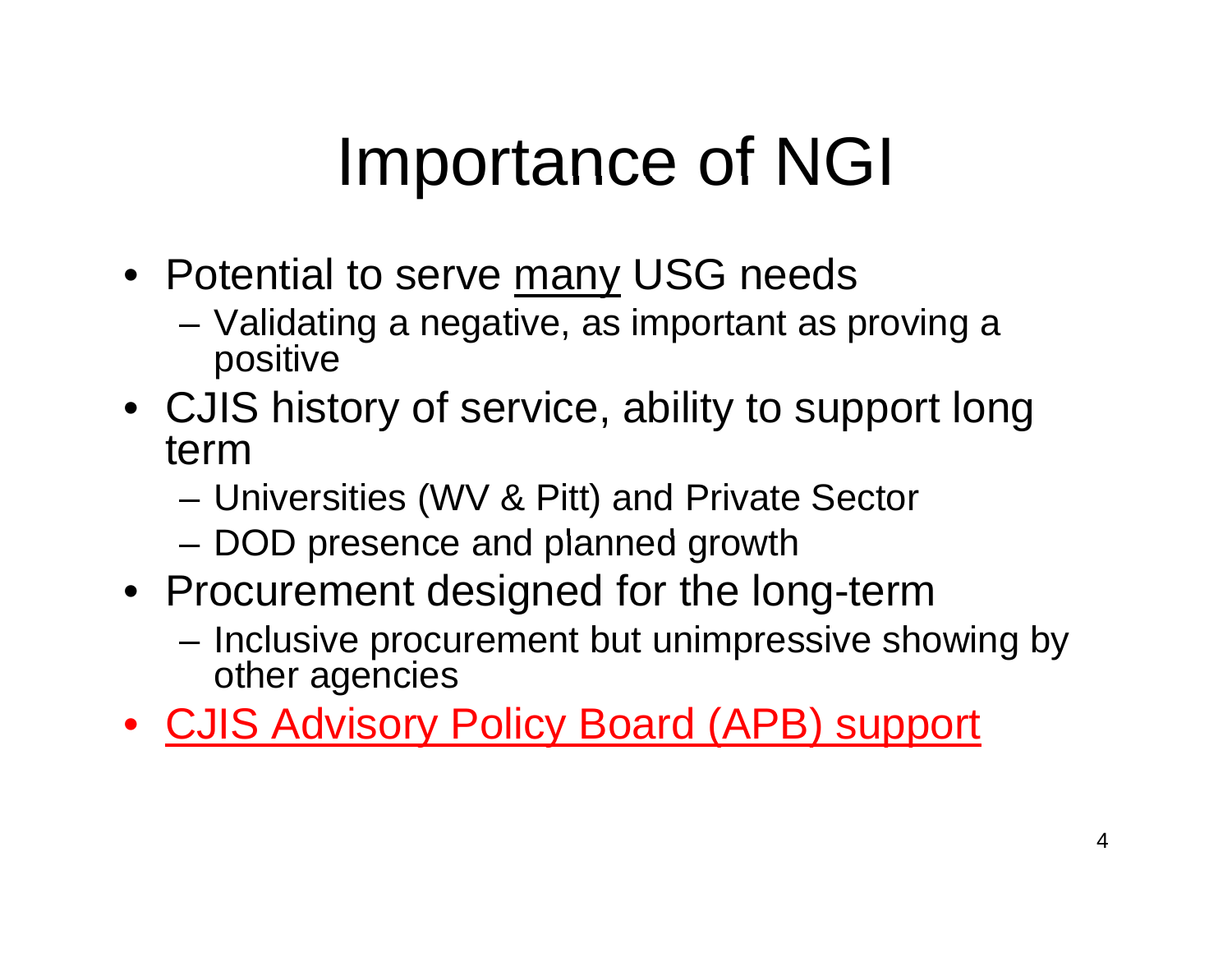



Technology not the driving issue We've figured it out (mostly) – UCORE, NIEM, MIEM and TWPDES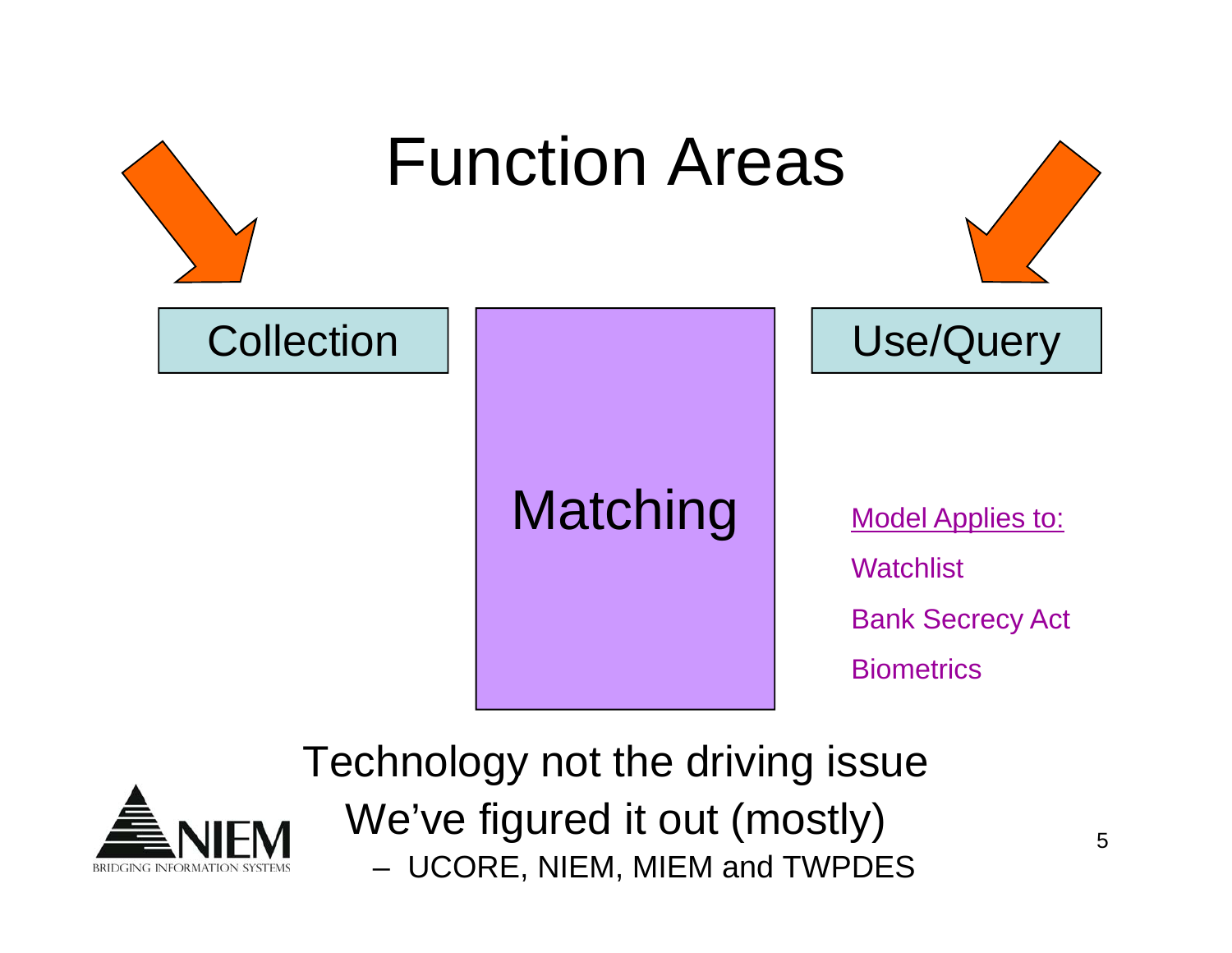## Challenges with US Visit

- Se gmentation issue
	- Criminal information in IAFIS
	- Criminal and Civil Information in IDENT
- MOUs with others
	- – Impacting FBI and FBI customers without realizing the potential damage
	- Not following Guideline 4
- Without Exit pushing more work on FBI<br>svstems ystems
- Keeping data up to date, especially expunged records – (2 systems vs. 1 system)
	- Audits are slow and expensive – Auullo are Siuw an